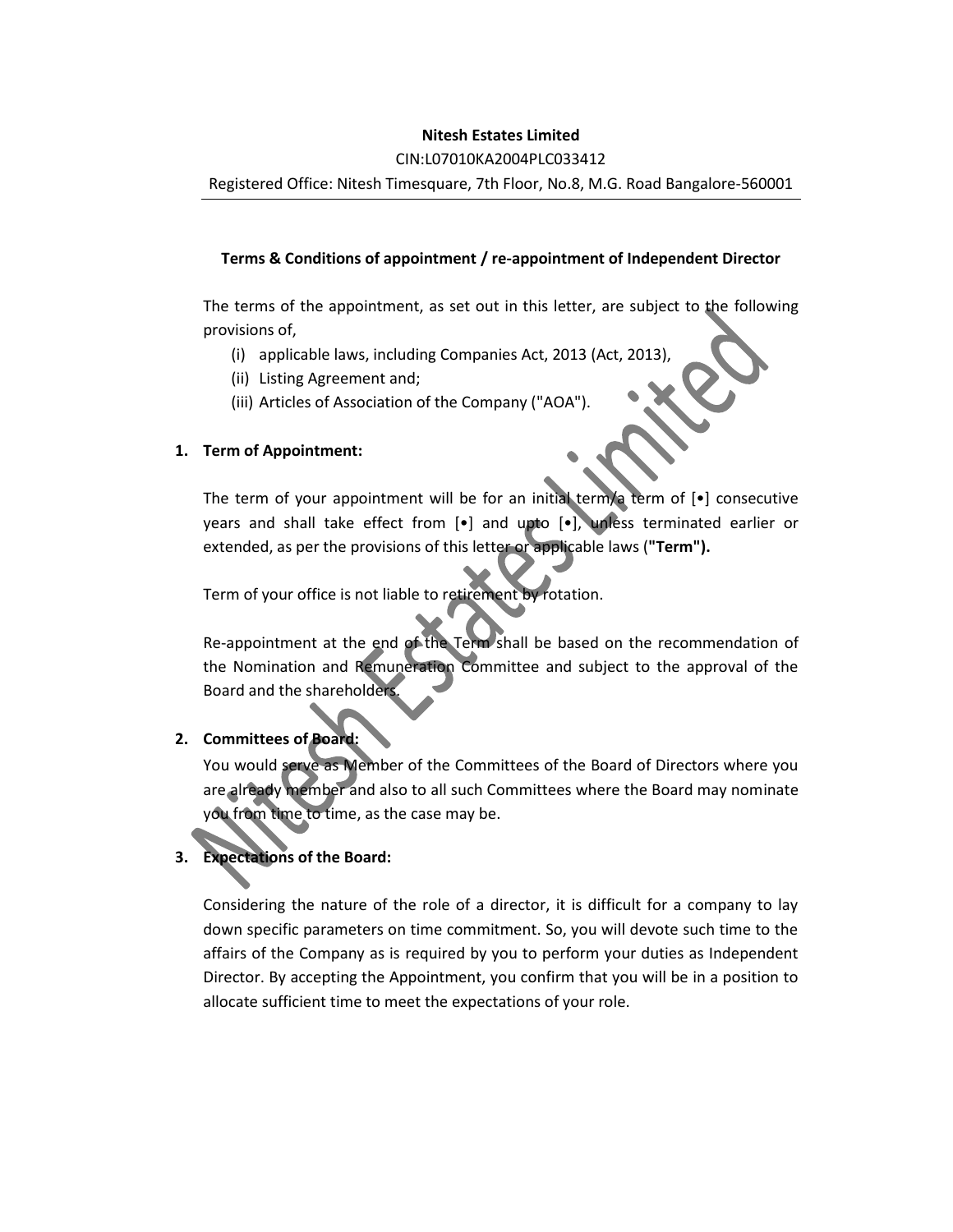#### **4. Roles, duties and responsibilities:**

- A. As a member of the Board you along with the other Directors will be collectively responsible for meeting the objectives of the Board which includes,
	- I. Your will comply with the AOA.
	- II. Accountability under the Director's Responsibility Statement,
	- III. Overseeing the maintenance of standards of the Company's values and ethical conduct of business.
	- IV. You shall abide by Section 149 (6) and the 'Code for Independent Directors' as outlined in Schedule IV of the Act, 2013 and duties of directors as provided thereunder (including Section 166) and in Clause 49 of the Listing Agreement.
	- V. You would also comply with the internal policies of the Company.
	- VI. You will also be responsible for providing guidance in the area of your expertise.

You as an Independent Director shall be held liable, in respect of such acts of omission or commission by the Company, which had occurred with your knowledge, attributable through Board processes, and with your consent or connivance or where you had not acted diligently.

## **5. Director's Insurance**

The Company will take an appropriate Directors' and Officers' Liability Insurance policy and pay the premiums for the same. It is intended to maintain such insurance cover during the Term of your appointment, subject to the terms of such policy in force from time to time. A copy of the policy document will be supplied on request.

**6. Remuneration**

As an Independent Director you shall be entitled to receive sitting fees for attending the meetings of the Board and the Committees of which you are a member.

The sitting fees will be payable to you within the statutory limits as prescribed under Act, 2013. Further, the Company may pay or reimburse to you such fair and reasonable expenditure, as may have been incurred by you while performing your role as an Independent Director of the Company. This could include reimbursement of expenditure incurred by you for attending Board/ Committee meetings, Annual General Meetings, Extraordinary General Meetings, court convened meetings, meetings with shareholders/ creditors/ management, site visits, induction and training (organized by the Company for Directors) and in obtaining, subject to prior consultation with the Board, professional advice from independent advisors in the furtherance of your duties as an Independent Director.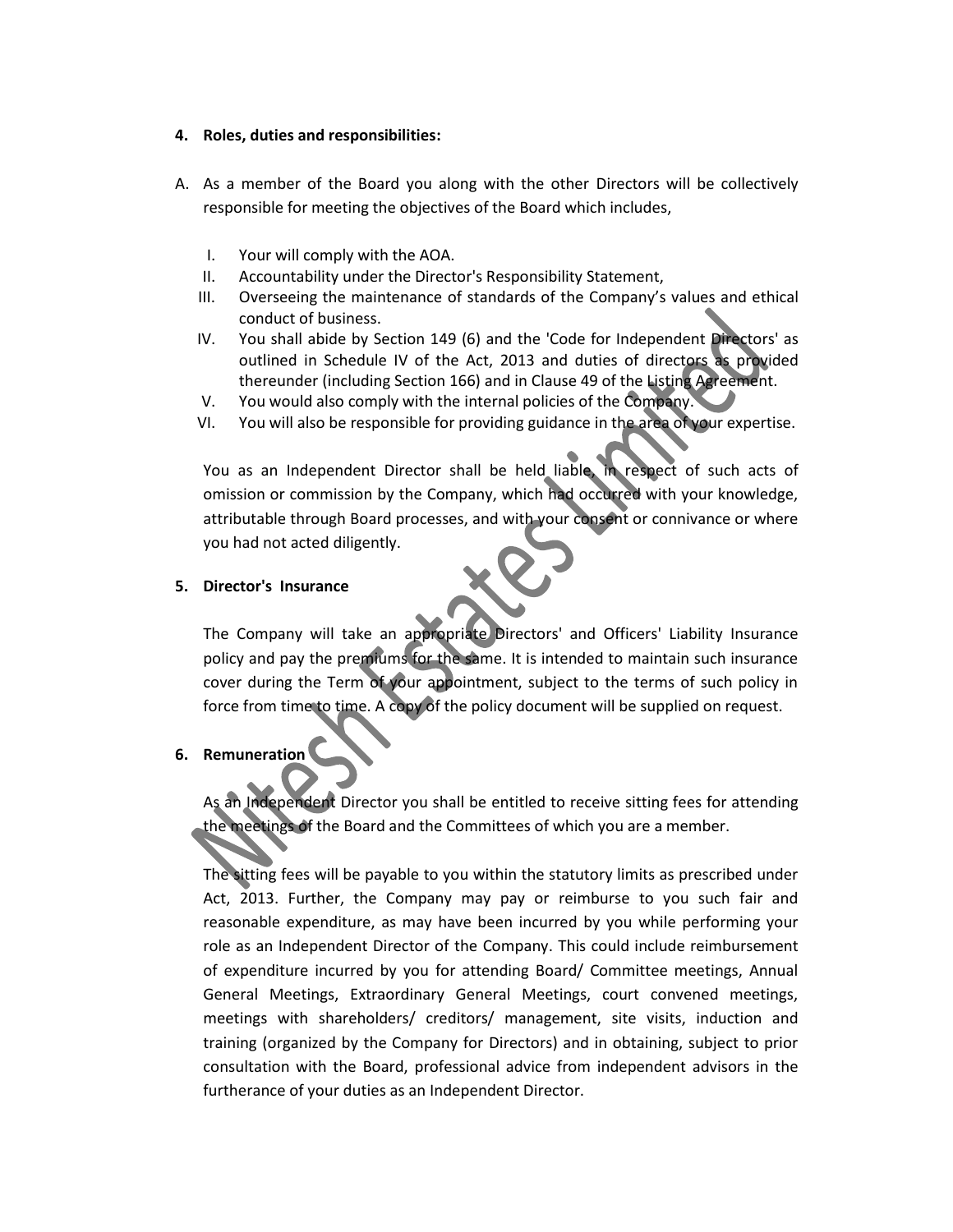#### **7. Disclosures, other directorships and business interests**

During the Term, you agree to promptly notify the Company of any change in your directorships, and provide such other disclosures and information as may be required under the applicable laws. You also agree that upon becoming aware of any potential conflict of interest with your position as Independent Director of the Company, you shall promptly disclose the same to the Chairman and the Company Secretary. Please confirm that as on date of this letter, you have no such conflict of interest issues with your existing directorships.

During your Term, you agree to promptly provide a declaration under Section 149(7) of the Act, 2013 upon any change in circumstances which may affect your status as an Independent Director.

#### **8. Termination**

Your directorship on the Board of the Company shall terminate or cease in accordance with law apart from the grounds of termination as specified in the Act, 2013 and the Listing Agreement.

You may resign from the directorship of the Company by giving a notice in writing to the Company stating the reasons for resignation. The resignation shall take effect from the date on which the notice is received by the Company or the date, if any, specified by you in the notice, whichever is later.

If at any stage during the Term, there is a change that may affect your status as an Independent Director as envisaged in Section 149(6) of the 2013 Act or, if applicable, you fail to meet the criteria for "independence" under the provisions of Clause 49 of the Listing Agreement, you agree to promptly disclose it to the Company so that appropriate steps could be taken by the Company.

#### **9. Co-operation**

In the event of any claim or litigation against the Company, based upon any alleged conduct, act or omission on your part during your Term, you agree to render all reasonable assistance and co-operation to the Company and provide such information and documents as are necessary and reasonably requested by the Company or its counsel.